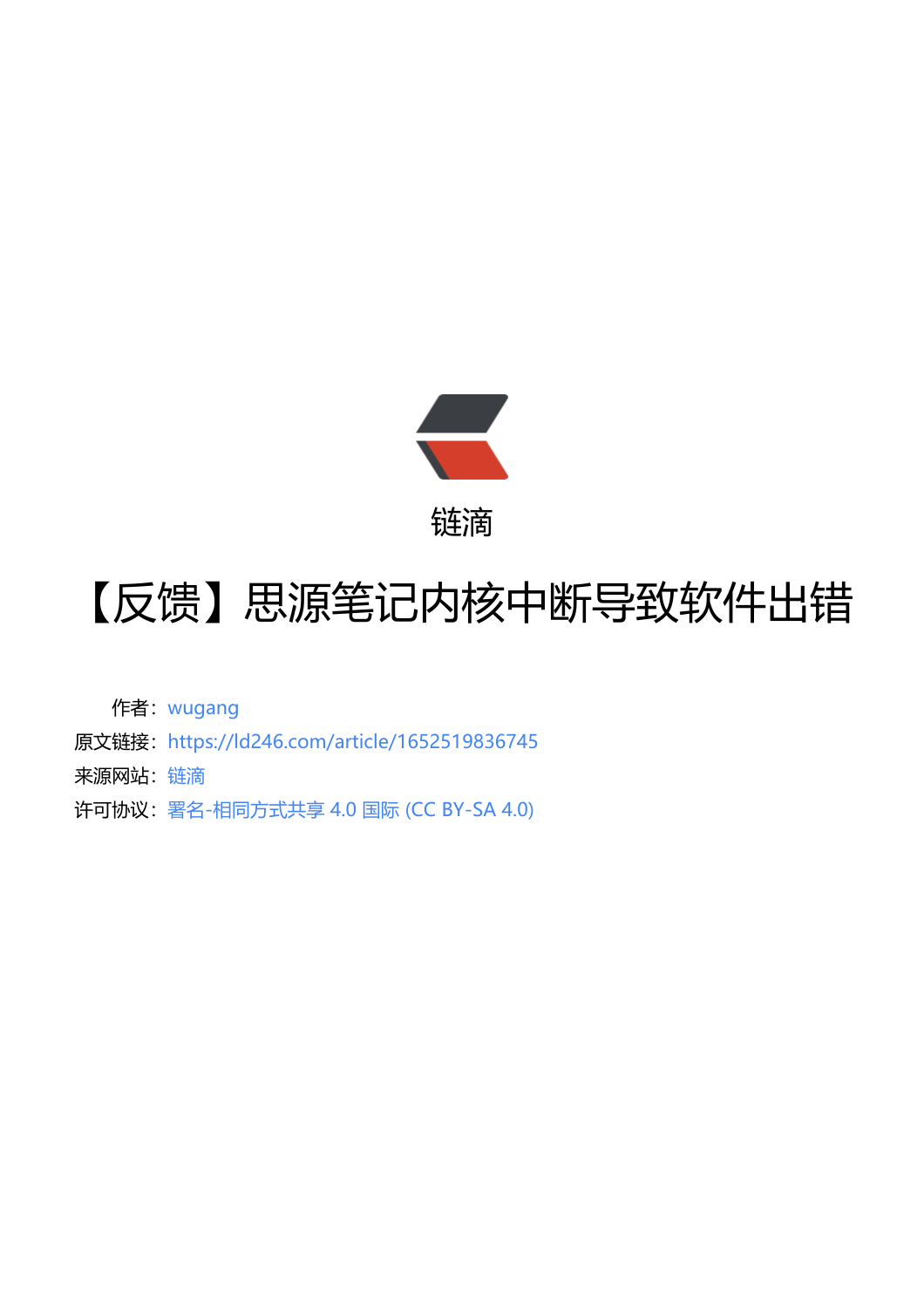<p>思源笔记开发者:</p> <p>我在使用思源笔记过程中,出现了以下问题,目前已经可以正常使用,下面是出现问题的具体说  $\langle$  </p> <p>软件版本:macOS arm 版,具体版本号不记得了</p> <p>出问题的时间大约是 16:30~16:35 左右, 在 16:35 以后的十分多钟里重复尝试了打开软件、重 软件等操作。</p>  $|<sub>u</sub>|$ <li>在修改笔记过程中,出现了内核中断问题,此前出现内核中断只需重新连接即可,但这次内核中 后点击【链接内核】的按钮,出现了卡住的状况,大约在卡住 10 秒后,我调出 macOS 的后台管理 强行退出了【思源笔记.app】</li> <li>在强行退出后,再次打开可以显示笔记本的列表,但无法打开打开笔记本下每个页面的内容,且 法看到每个页面的标题,主屏幕出现转圈圈的现象(如下图)</li>  $\langle$ /ul $\rangle$ <p><img src="https://ld246.com/images/img-loading.svg" alt="image.png" data-src="https: /b3logfile.com/file/2022/05/image-f8502aa7.png?imageView2/2/interlace/1/format/jpg"></ >  $|<sub>u</sub>|$ <li>然后我强行退出了软件,并在官网重新下载了 macOS M1 的安装包,重新安装,就打不开软件 ,程序坞显示软件已打开(因为下方有小圆点),但是没有思源笔记的界面。</li> <li>在群友建议下,我卸载了新安装的思源笔记,然后重启 MacBook 后,再次安装最新版,解决该 题。</li>  $\langle$ /ul $\rangle$ <p>下面是【siyuan.log】文件中此次问题相关的日志内容:</p>  $\mathsf{hr}\mathsf{>}$ <p>I 2022/05/14 16:17:37 sync.go:249: set sync interval to [5m]<br> I 2022/05/14 16:22:39 sync.go:178: set sync interval to [8m]<br> E 2022/05/14 16:33:49 transaction.go:972: update data is nil<br> I 2022/05/14 16:33:51 database.go:72: reinitialized database [/Users/wugang/Documents/SiY an/temp/siyuan.db]<br> I 2022/05/14 16:33:51 index.go:181: rebuilt database for notebook [20211019235401-qy9fuuc in [0.00s], tree stat [count=4, size=9.2 kB]<br> I 2022/05/14 16:33:51 index.go:181: rebuilt database for notebook [20220425164916-y4axn0u in [0.00s], tree stat [count=4, size=15 kB]<br> I 2022/05/14 16:33:51 index.go:181: rebuilt database for notebook [20211020125210-r0zw3ef] in [0.02s], tree stat [count=4, size=83 kB]<br> I 2022/05/14 16:33:51 index.go:181: rebuilt database for notebook [20211022090424-hg10m o] in [0.02s], tree stat [count=2, size=469 kB]<br> I 2022/05/14 16:33:51 index.go:181: rebuilt database for notebook [20211018114245-j6dw9al] in [0.07s], tree stat [count=23, size=489 kB]<br> W 2022/05/14 16:34:23 sync.go:59: sync has been locked<br> I 2022/05/14 16:34:51 working.go:299: port [6806] is opened, try to check version of running ernel<br> I 2022/05/14 16:34:51 working.go:322: version of the running kernel is the same as this boot [ .0.4], exit this boot<br> I 2022/05/14 16:35:28 working.go:299: port [6806] is opened, try to check version of running ernel<br> I 2022/05/14 16:35:28 working.go:322: version of the running kernel is the same as this boot [ .0.4], exit this boot<br> W 2022/05/14 16:39:39 sync.go:59: sync has been locked<br> W 2022/05/14 16:44:14 queue.go:57: database is writing:<br> github.com/siyuan-note/siyuan-src/kernel/sql.WaitForWritingDatabase()<br> /Users/Vanessa/Work/Code/siyuan-src/kernel/sql/queue.go:57 +0x70<br> github.com/siyuan-note/siyuan-src/kernel/model.BuildBookmark()<br> /Users/Vanessa/Work/Code/siyuan-src/kernel/model/bookmark.go:103 +0x2c<br>